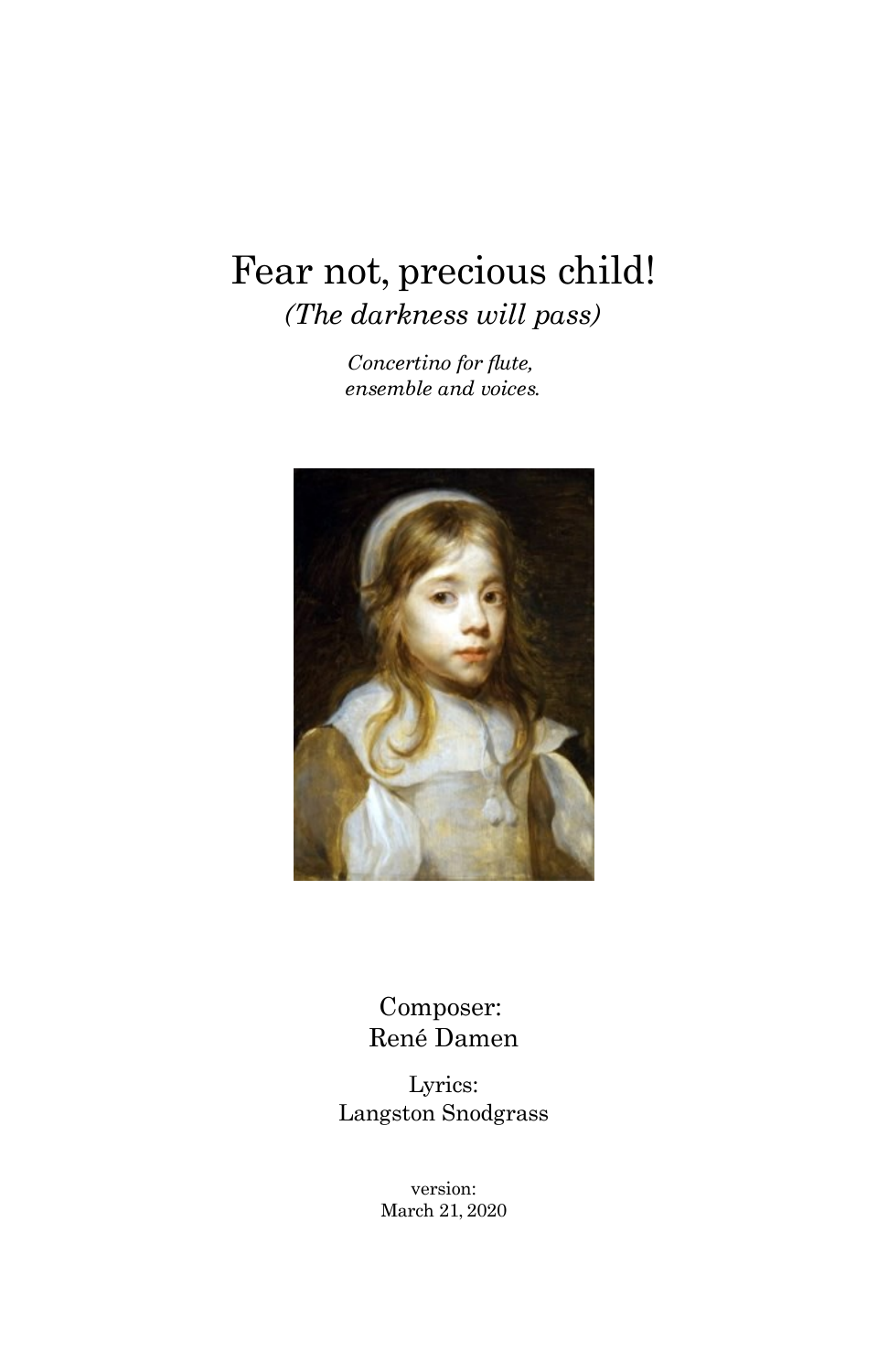## **Players and instruments**

**Christopher Petterson** (Flute, Piccolo) **Blaine Bickford Jr.** (Oboe) **Ethan Pacquet** (Clarinet) **Mel D'Anci** (Bass Clarinet) **Devin Adams** (Bassoon) **Jonathan Hatch** (Alto Sax) **Tyler Knight** (Tenor Sax) **Paul Thomas** (Horn) **Oliviana Bridges** (Trombone) **David Hession** (Trombone) **Alma Kenow** (Classic Guitar) **Clifford Cameron** (Piano) **Elaina Balzano** (Celesta) **Cassie Snider** (Timpani) **Heather Franklin** (Percusion) **Sean Conover** (Cello) **Matthew Nelson** (Contrabass)

**Josie Lawrence** (Soprano)\*

**Katie Lind** (Soprano)\*

**Sigrid Sibley** (Alto)\*

*(\*Voices may be doubled or tripled)*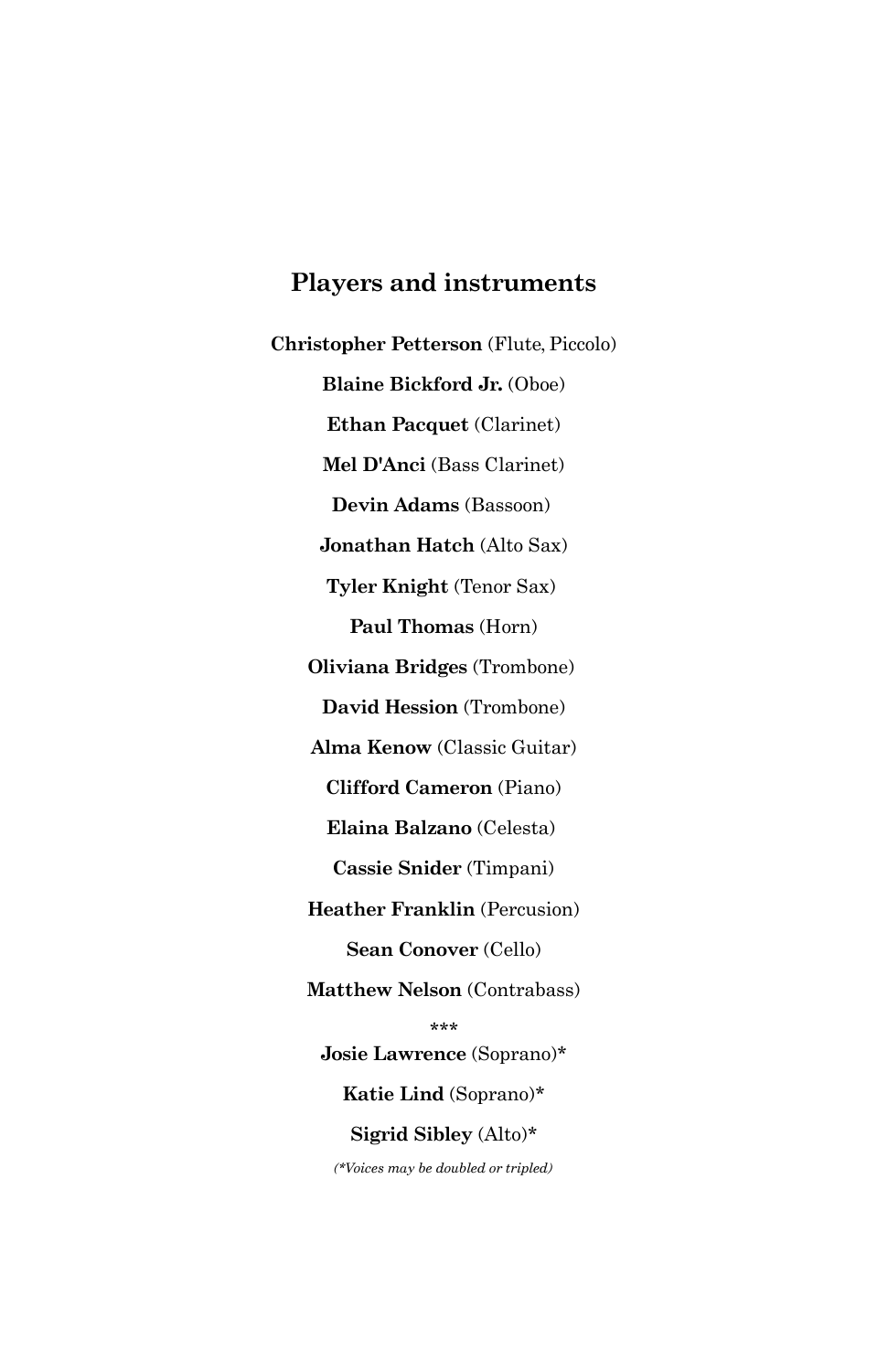## Fear Not, Precious Child!

*(The darkness will pass)*

Oh, Gideon, why did you have to die!

My beloved warrior, So dark the pain now! Husband, father, what shall I say to our child? Bereft of your courage, What is left for us?

I must now be brave.

Oh, Sarah, child, so innocent, Hold me tight. We will be stronger through love, My precious child.

Life's battlefields May tear our world apart, Still, we are bonded by love. Cry not, my child.

Your father's in heaven. Now we must survive! Him, we will remember And live on, Through love.

Sweet child, fear not. Forever I will be close to you, And always protect you, So fear not, Precious child!

Welcome the light!

(Singers: invest these words with emotion---grief, will, love, caring, hope)

*Langston Snodgrass, 10 March 2020*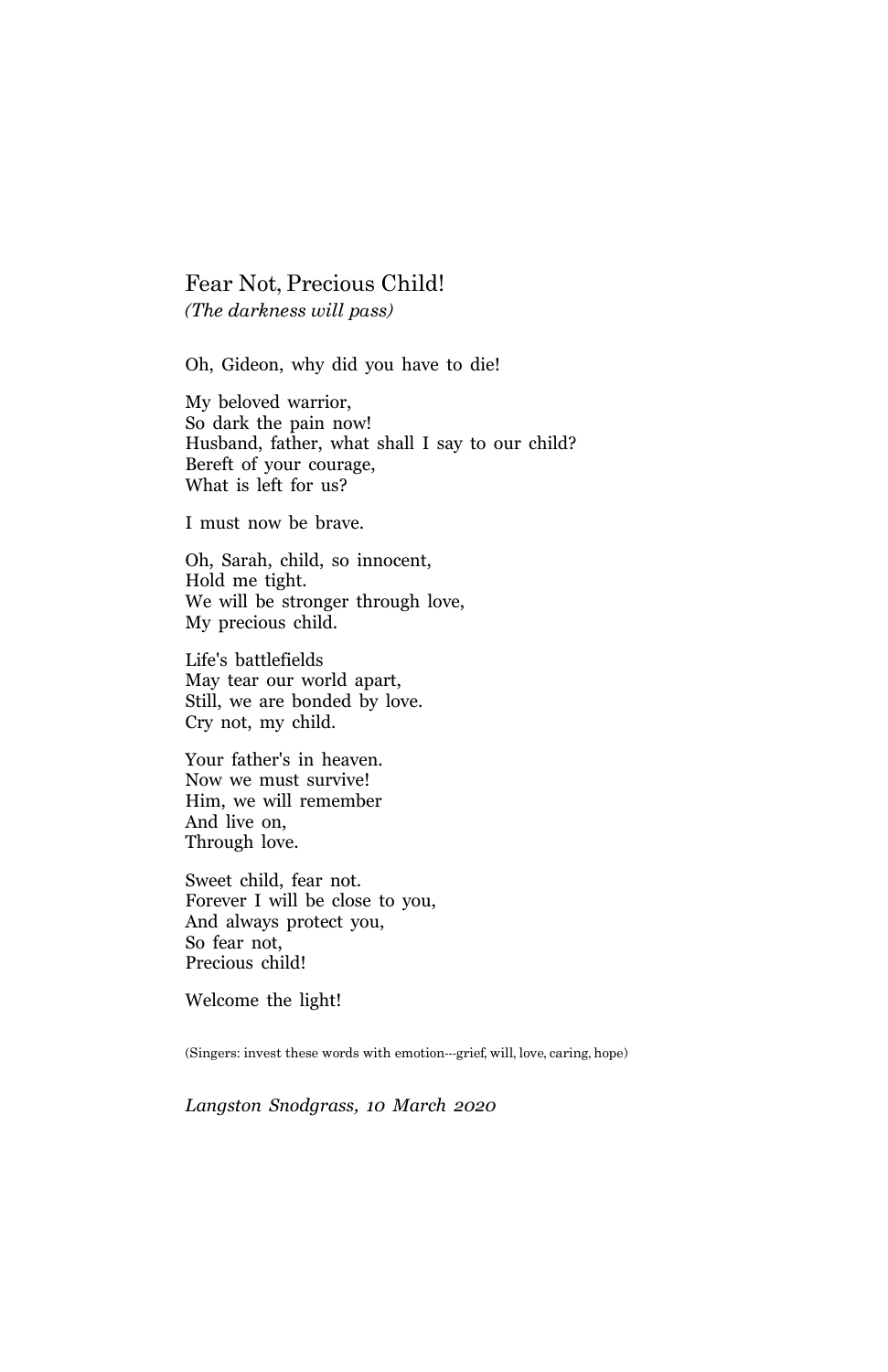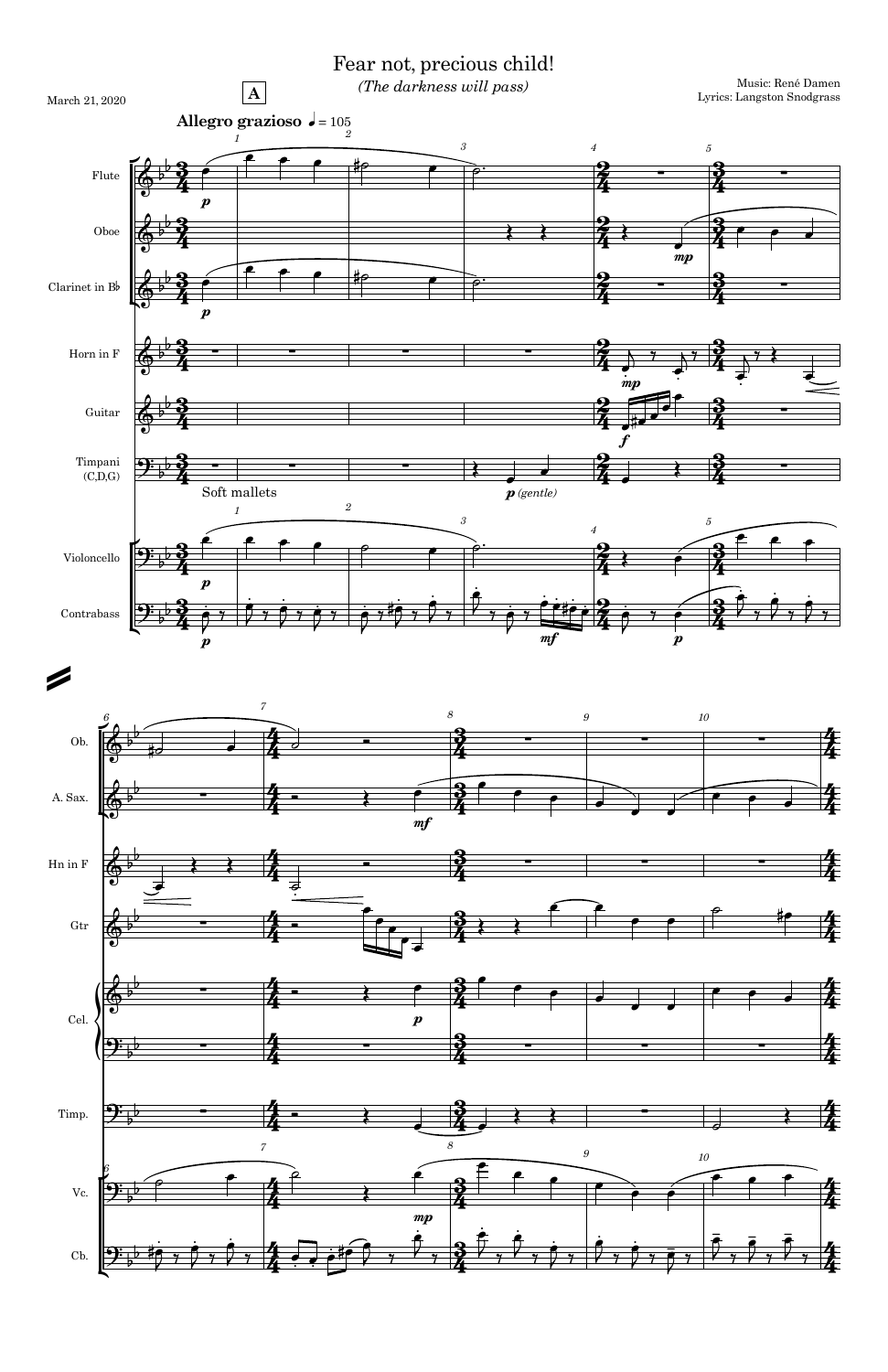



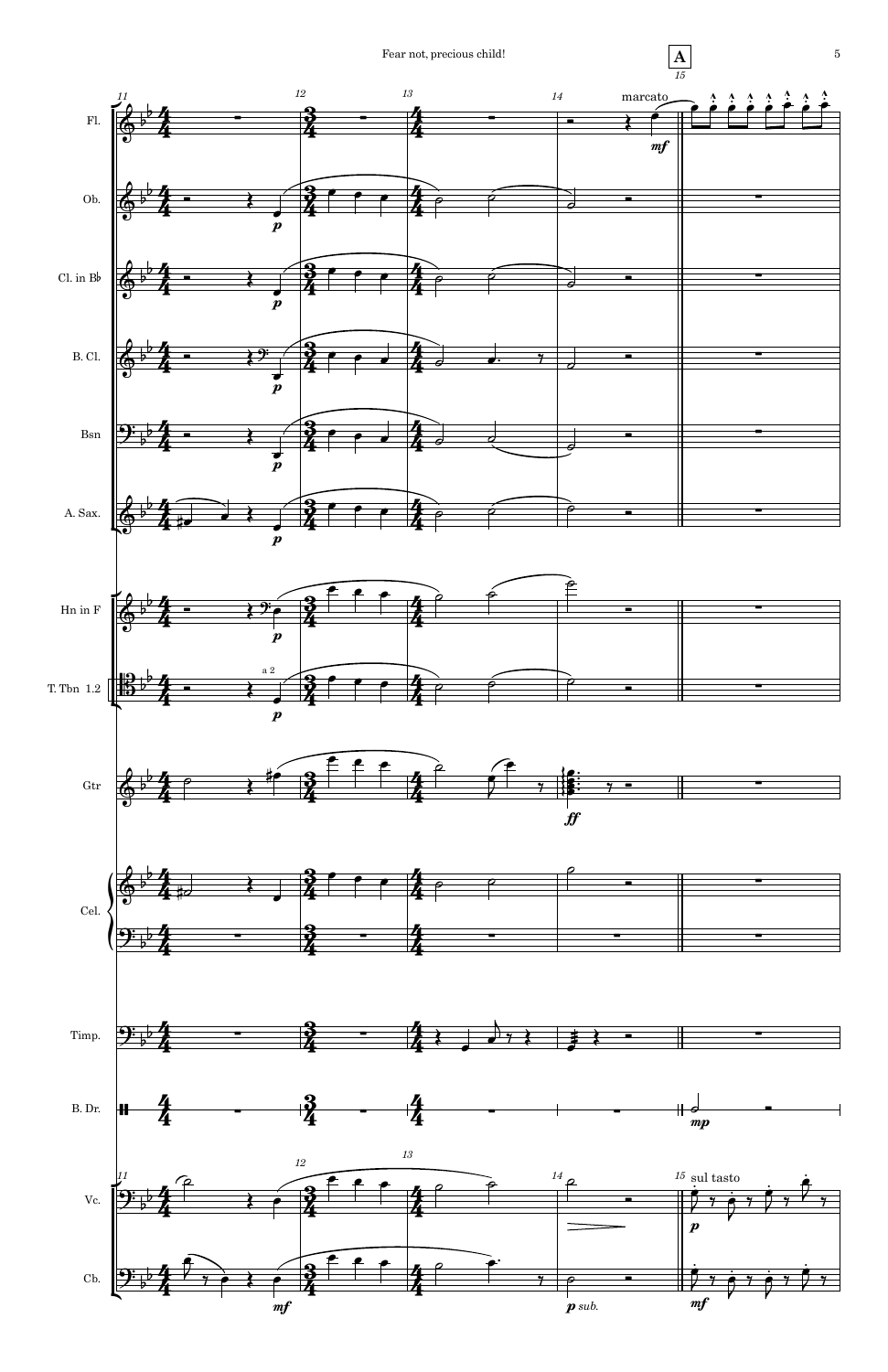

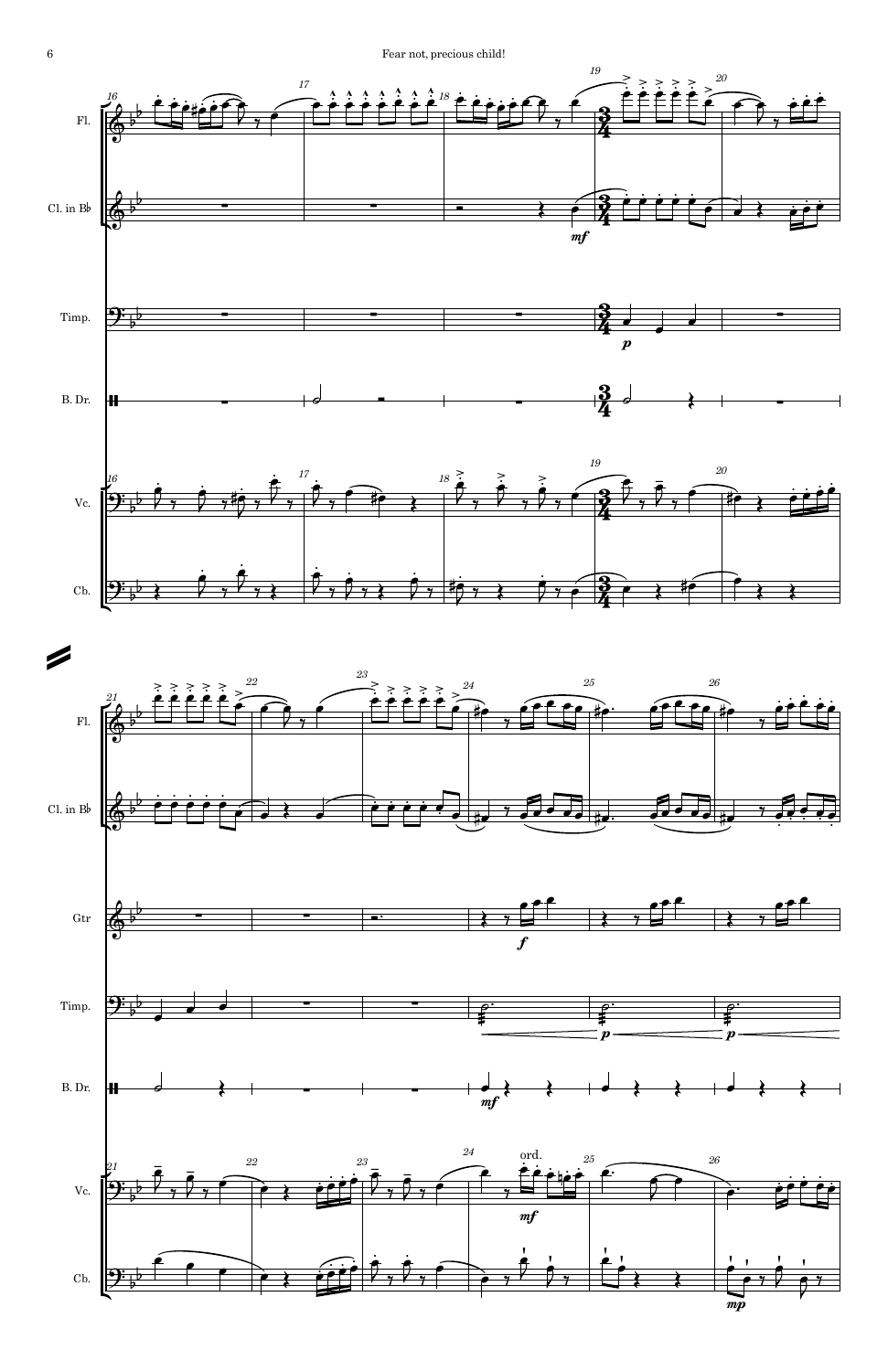

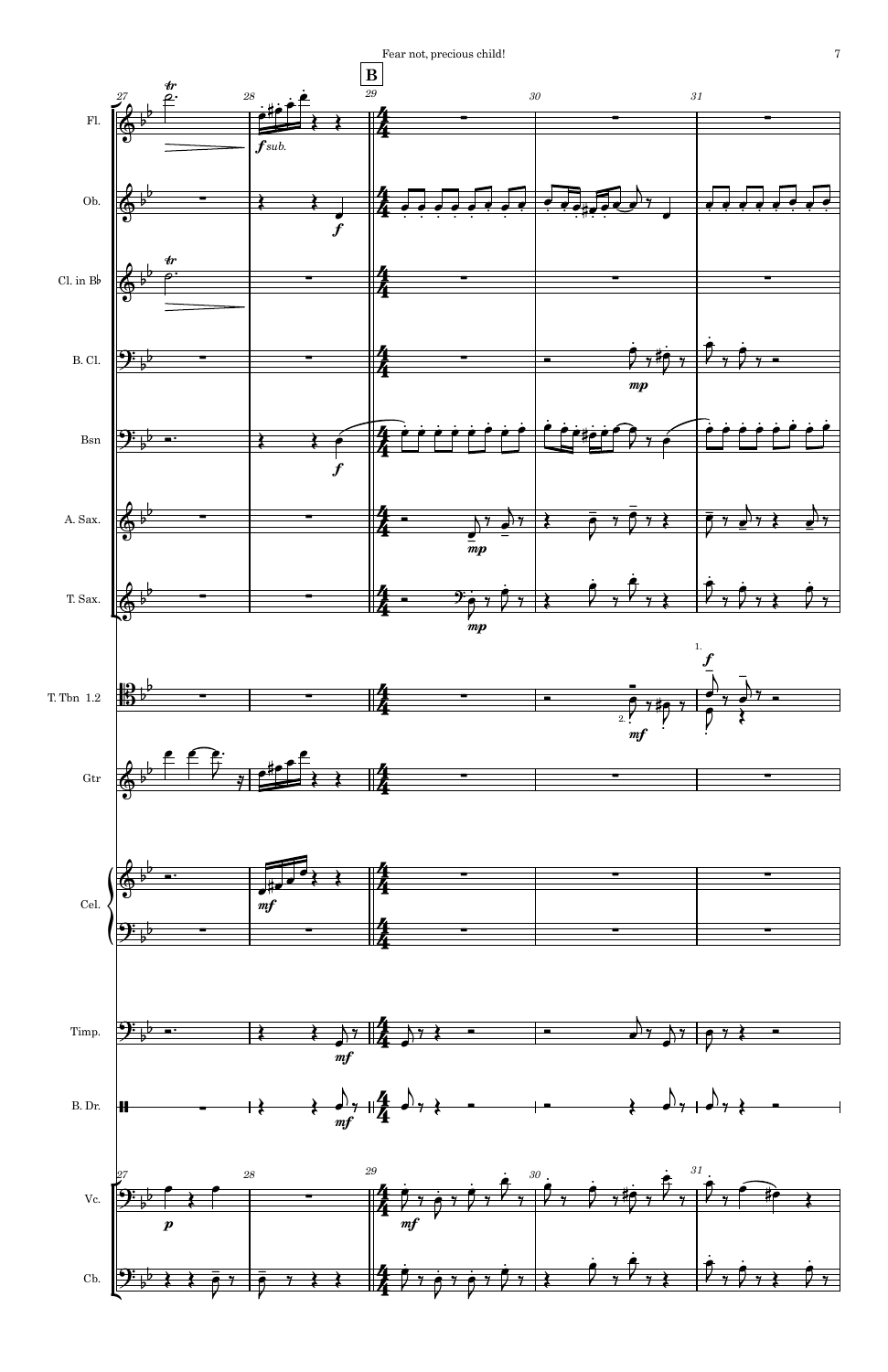

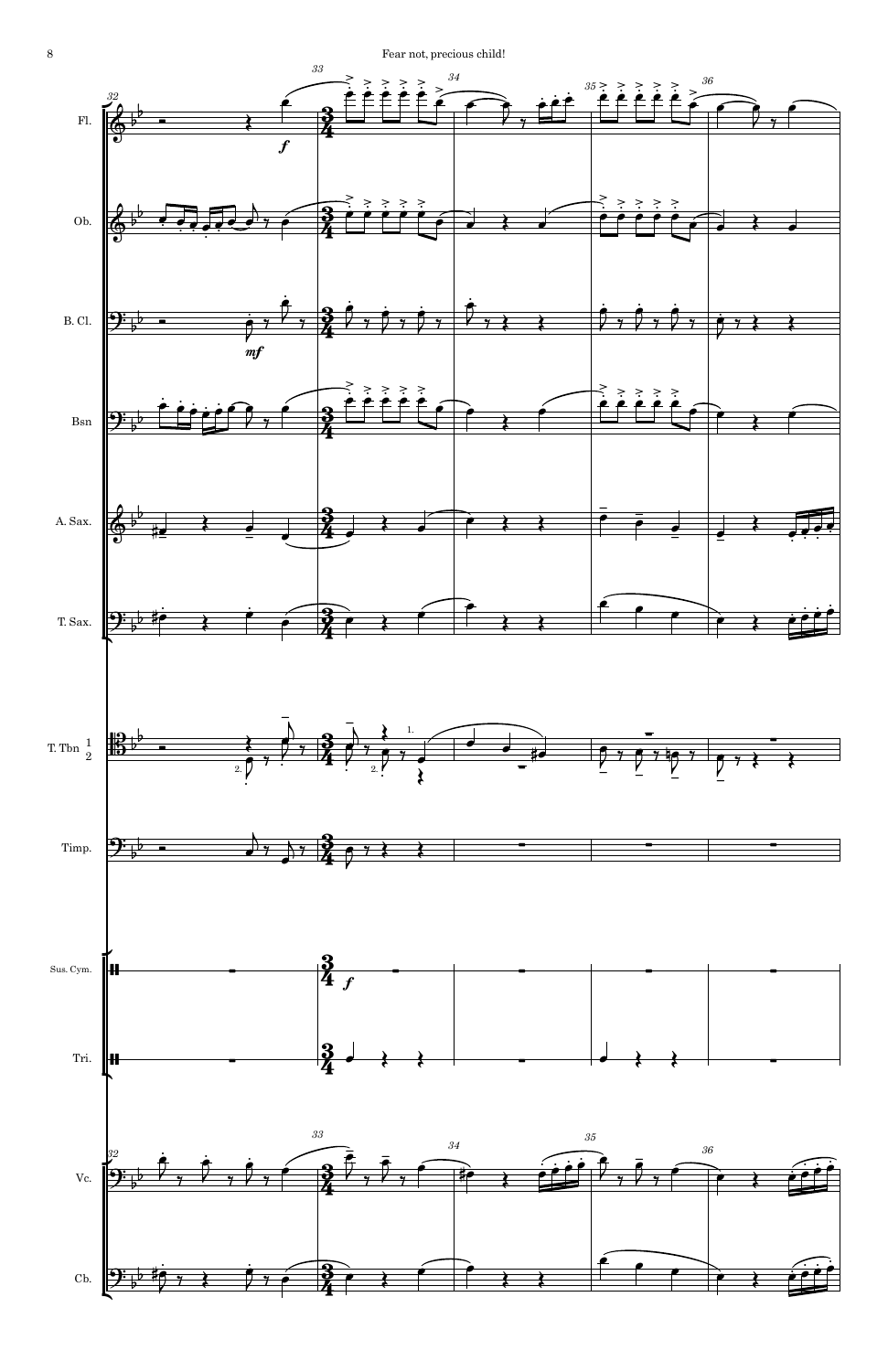

![](_page_8_Figure_3.jpeg)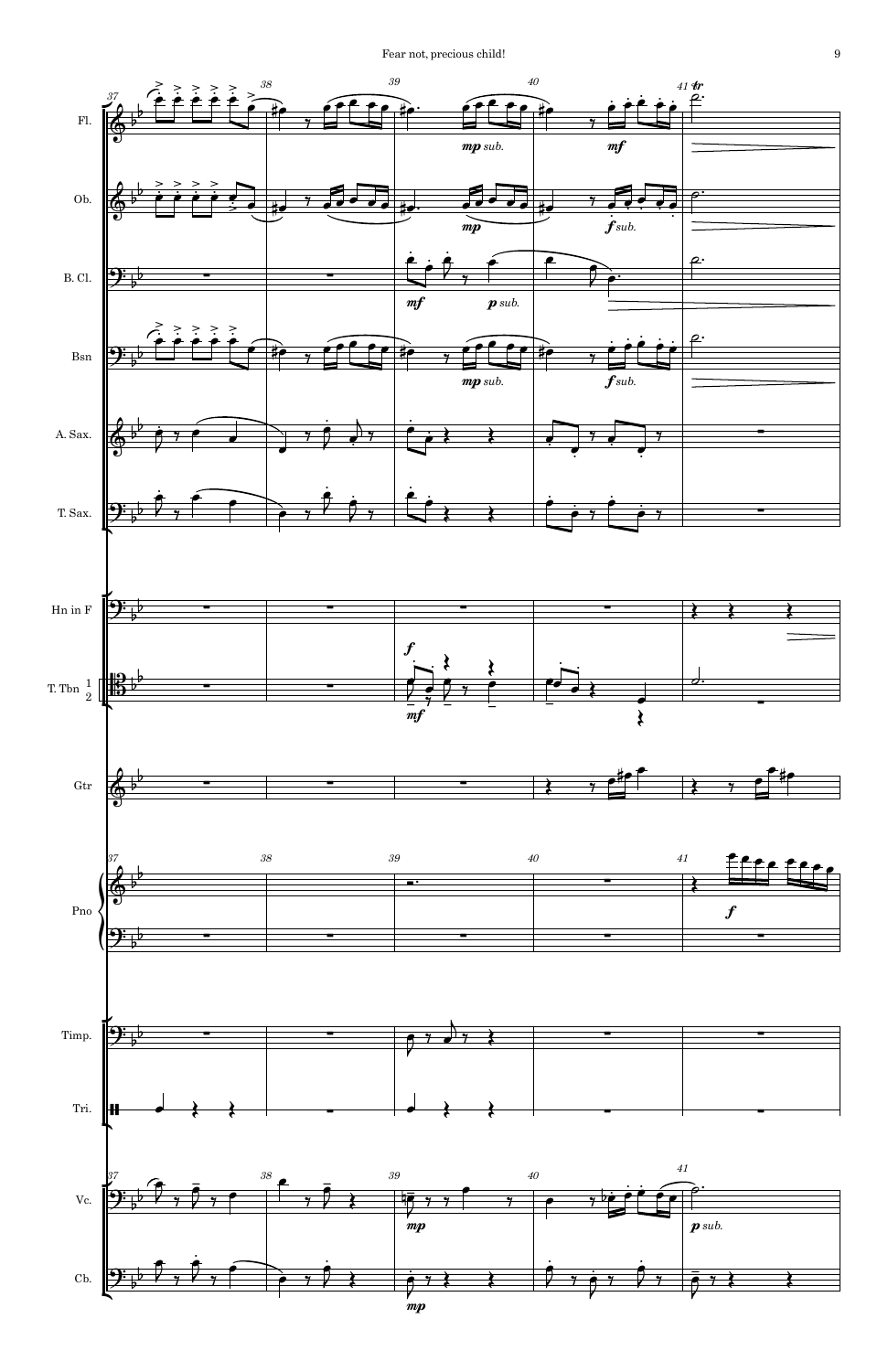![](_page_9_Figure_1.jpeg)

![](_page_9_Figure_0.jpeg)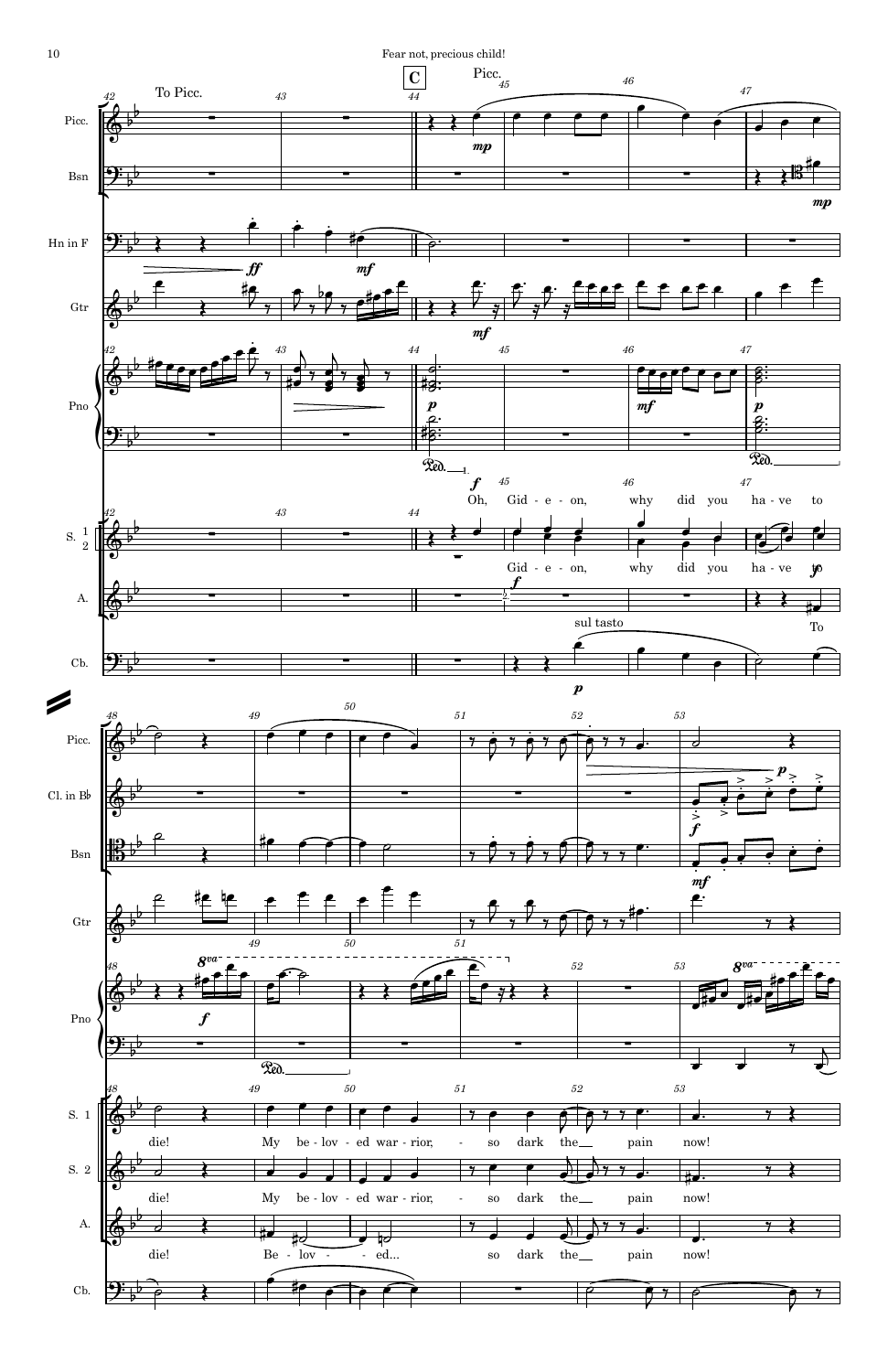![](_page_10_Figure_1.jpeg)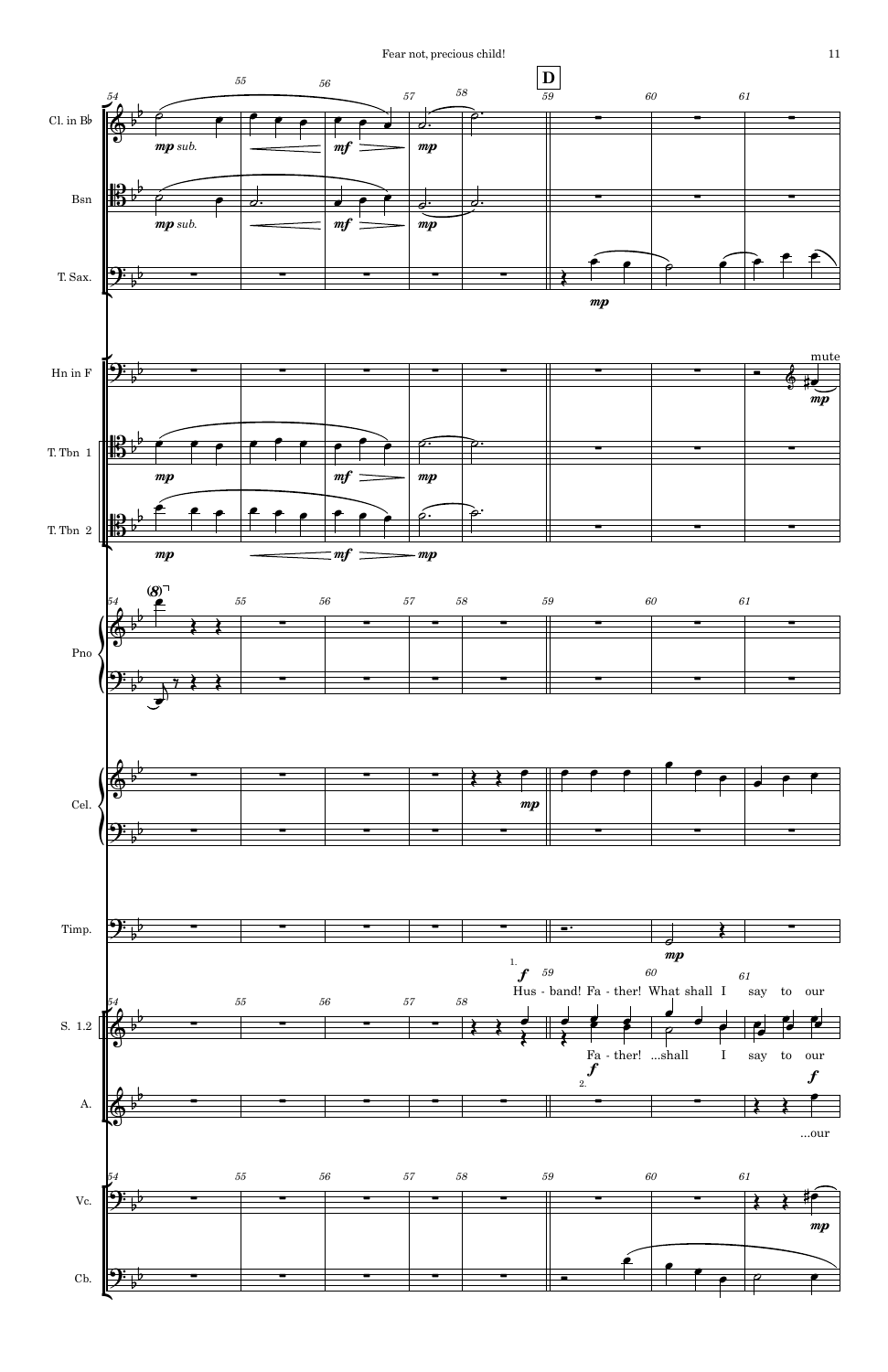![](_page_11_Figure_1.jpeg)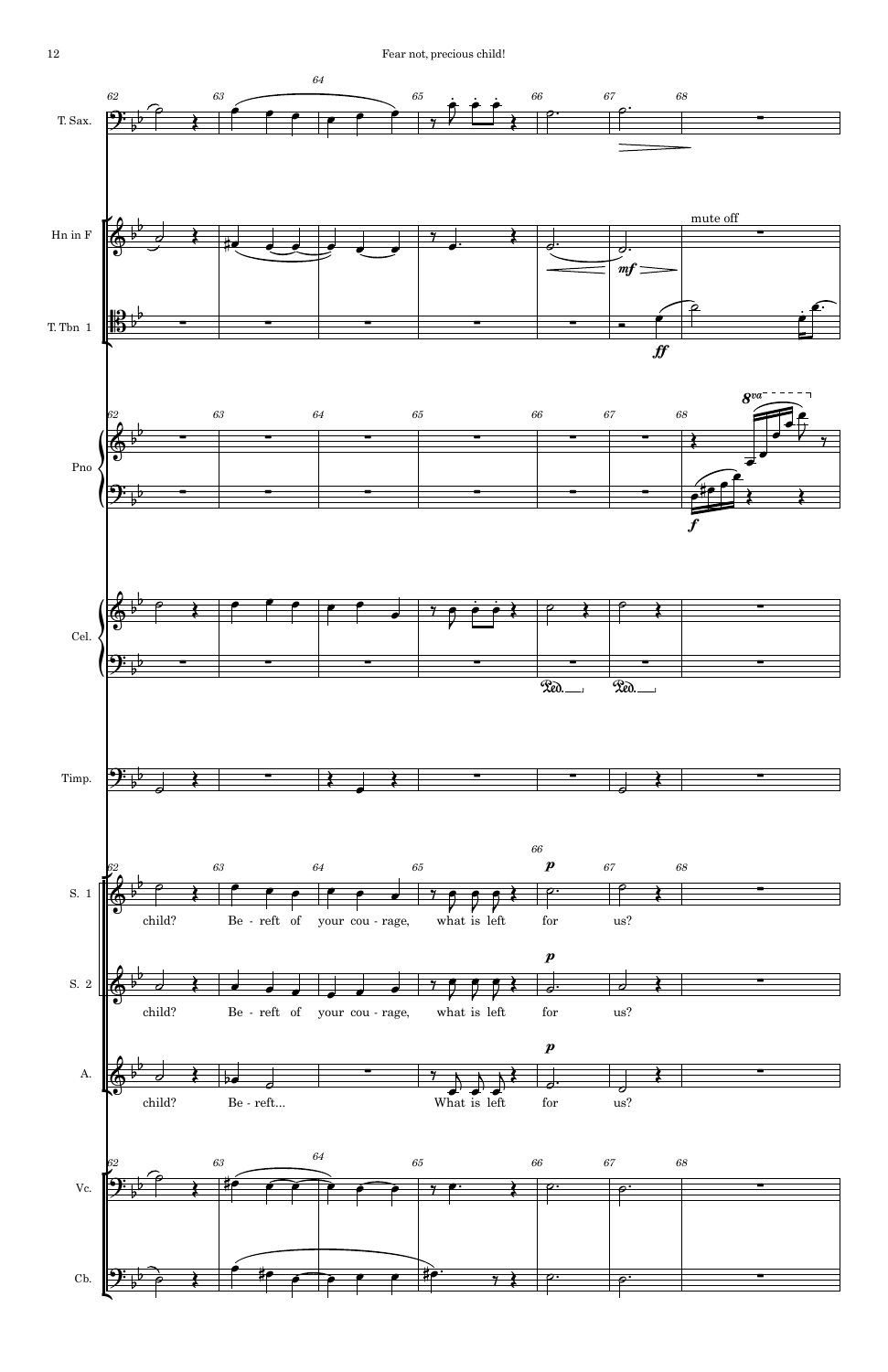![](_page_12_Figure_1.jpeg)

![](_page_12_Figure_2.jpeg)

 $\overline{\phantom{a}}$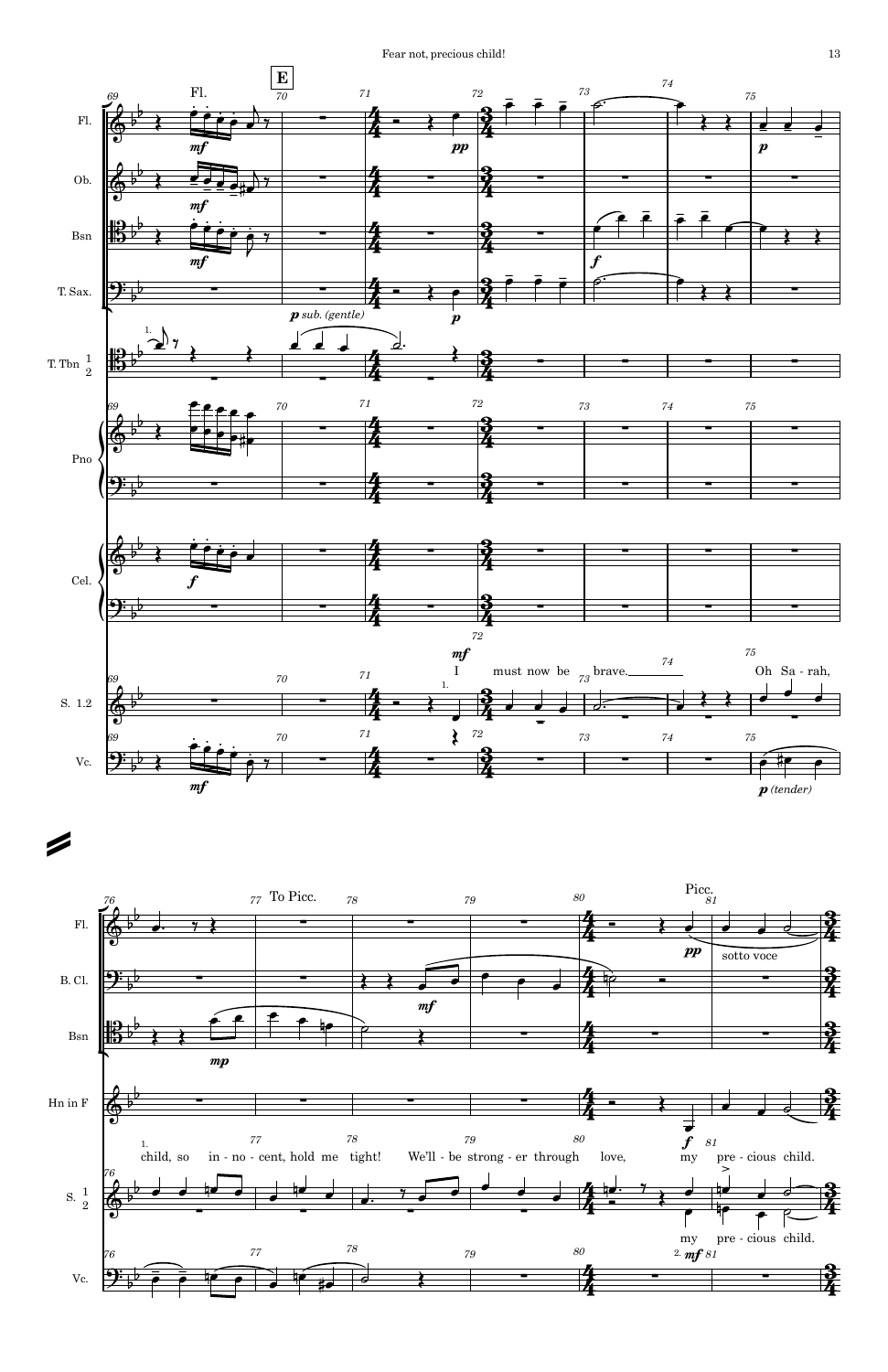![](_page_13_Figure_3.jpeg)

![](_page_13_Figure_1.jpeg)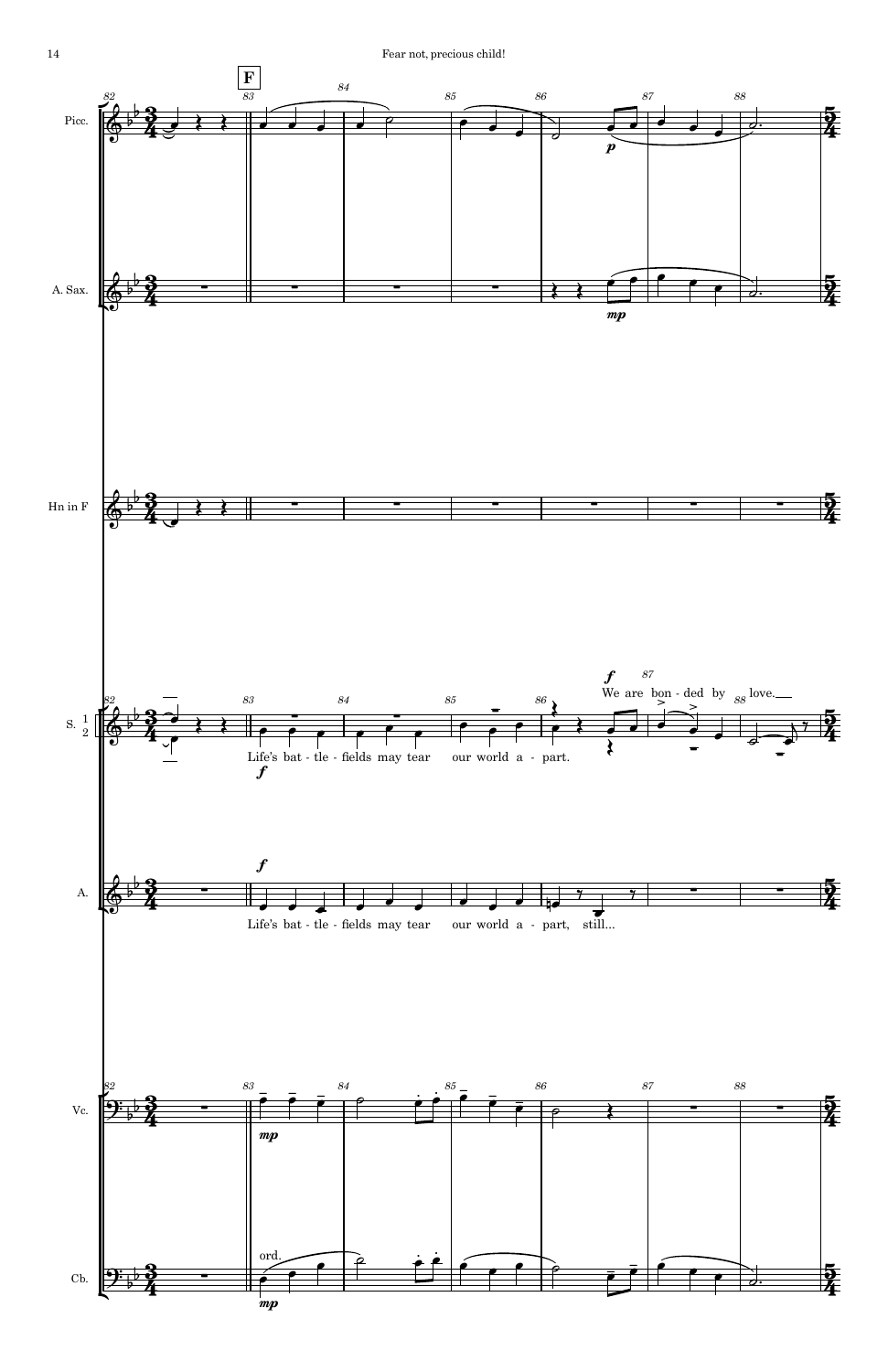![](_page_14_Figure_1.jpeg)

![](_page_14_Figure_3.jpeg)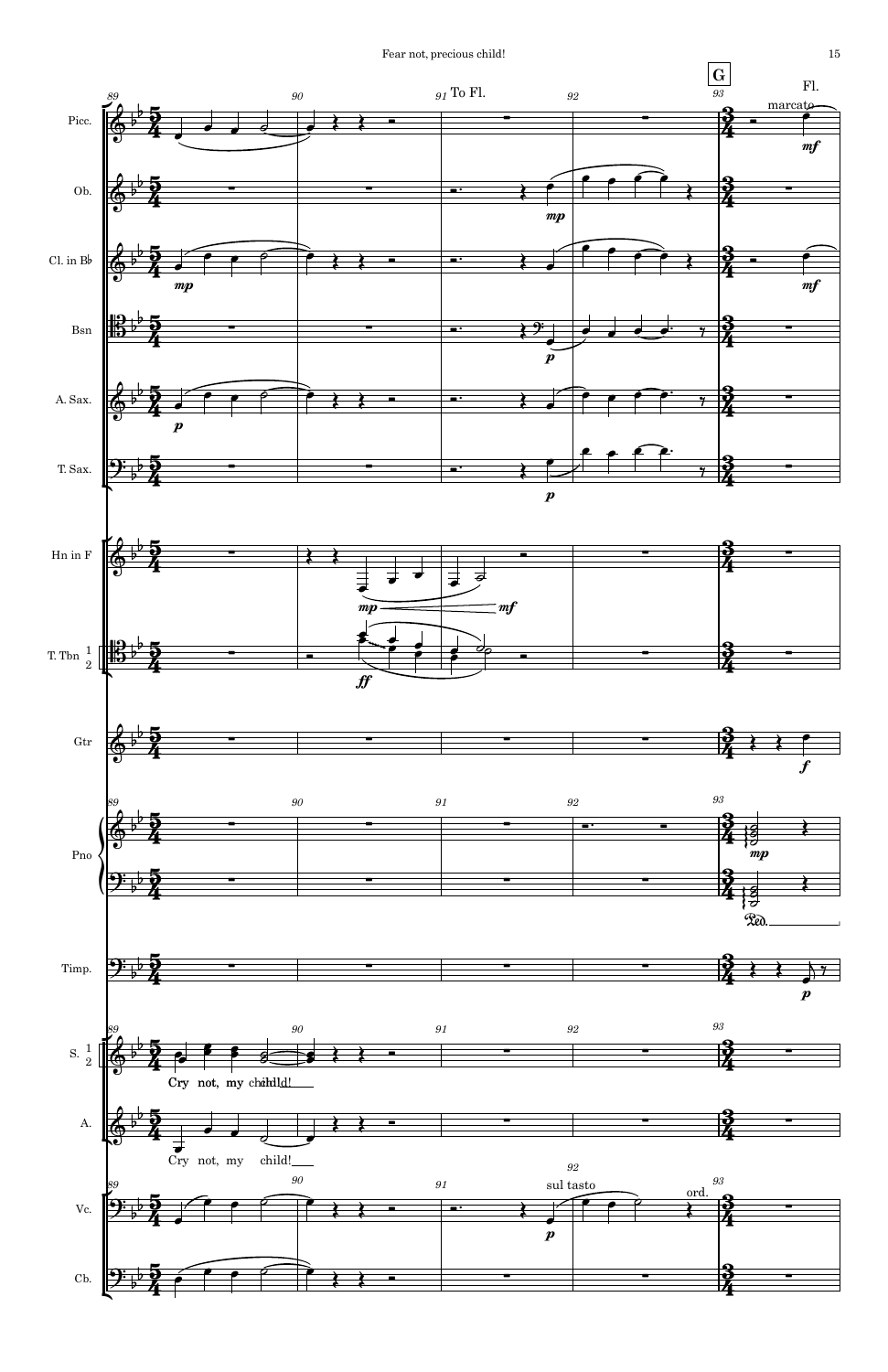## 16 Fear not, precious child!

![](_page_15_Figure_1.jpeg)

![](_page_15_Figure_2.jpeg)

 $\overline{\mathscr{L}}$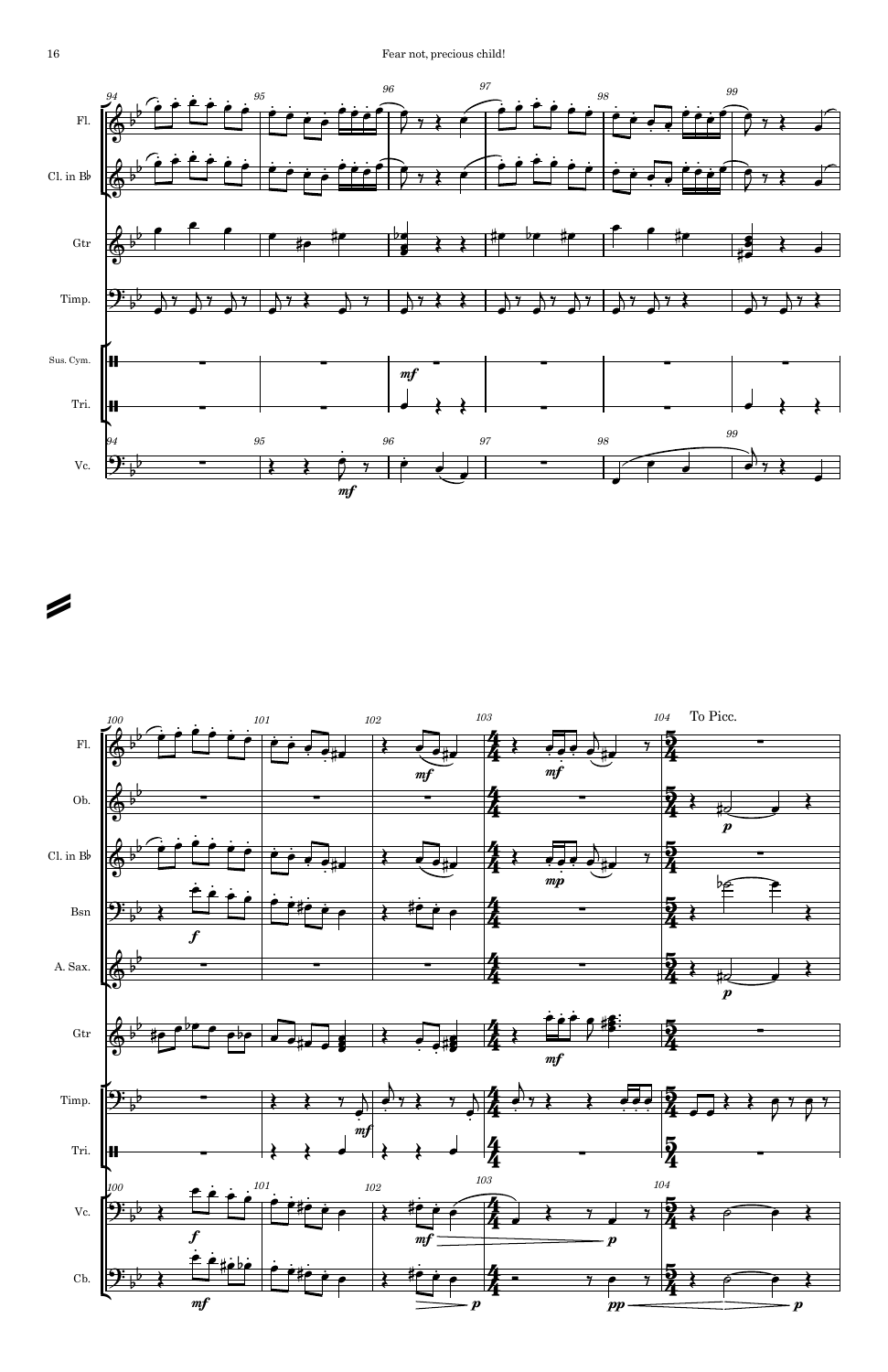![](_page_16_Figure_0.jpeg)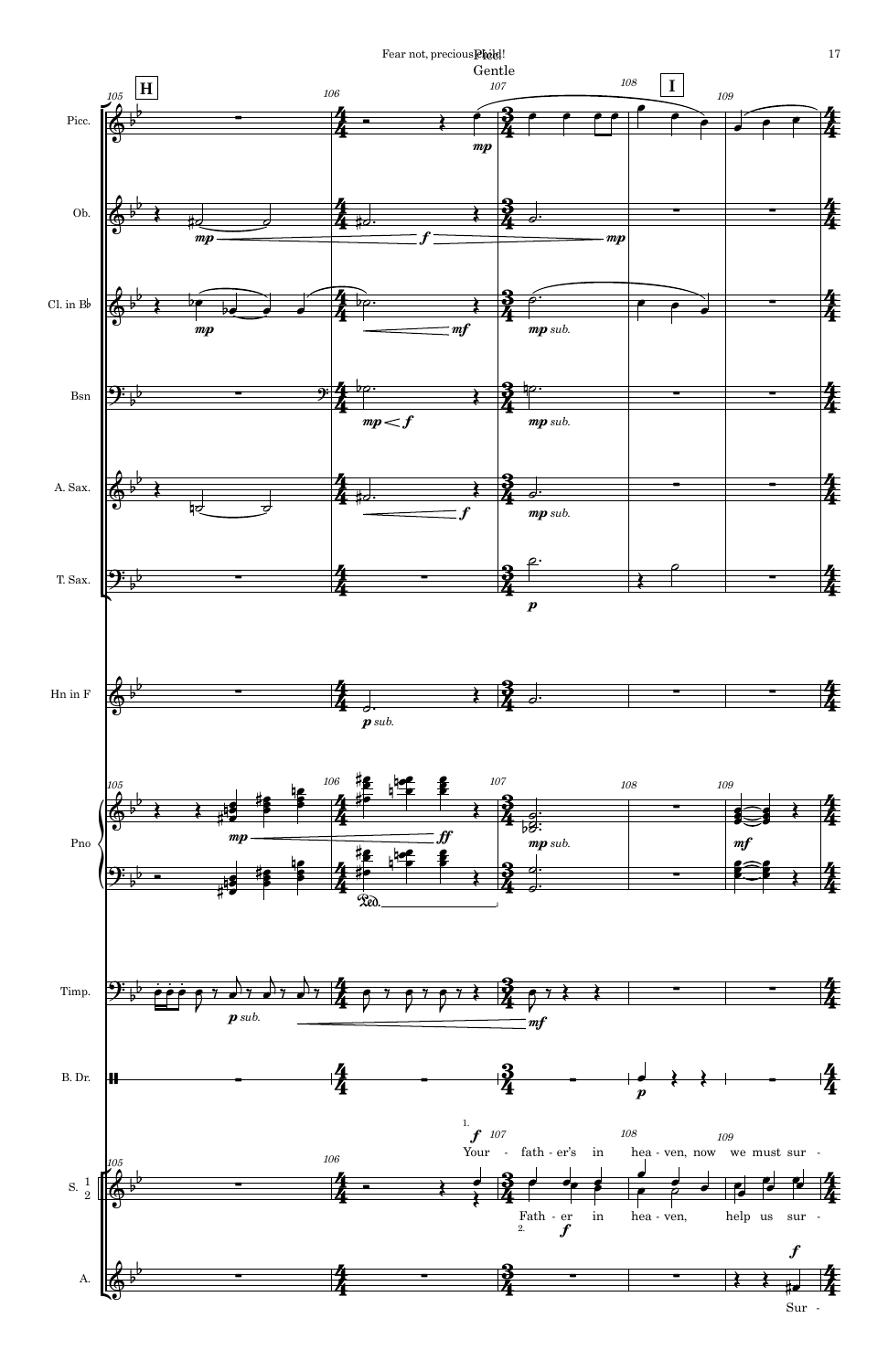![](_page_17_Figure_1.jpeg)

![](_page_17_Figure_2.jpeg)

 $\overline{\phantom{a}}$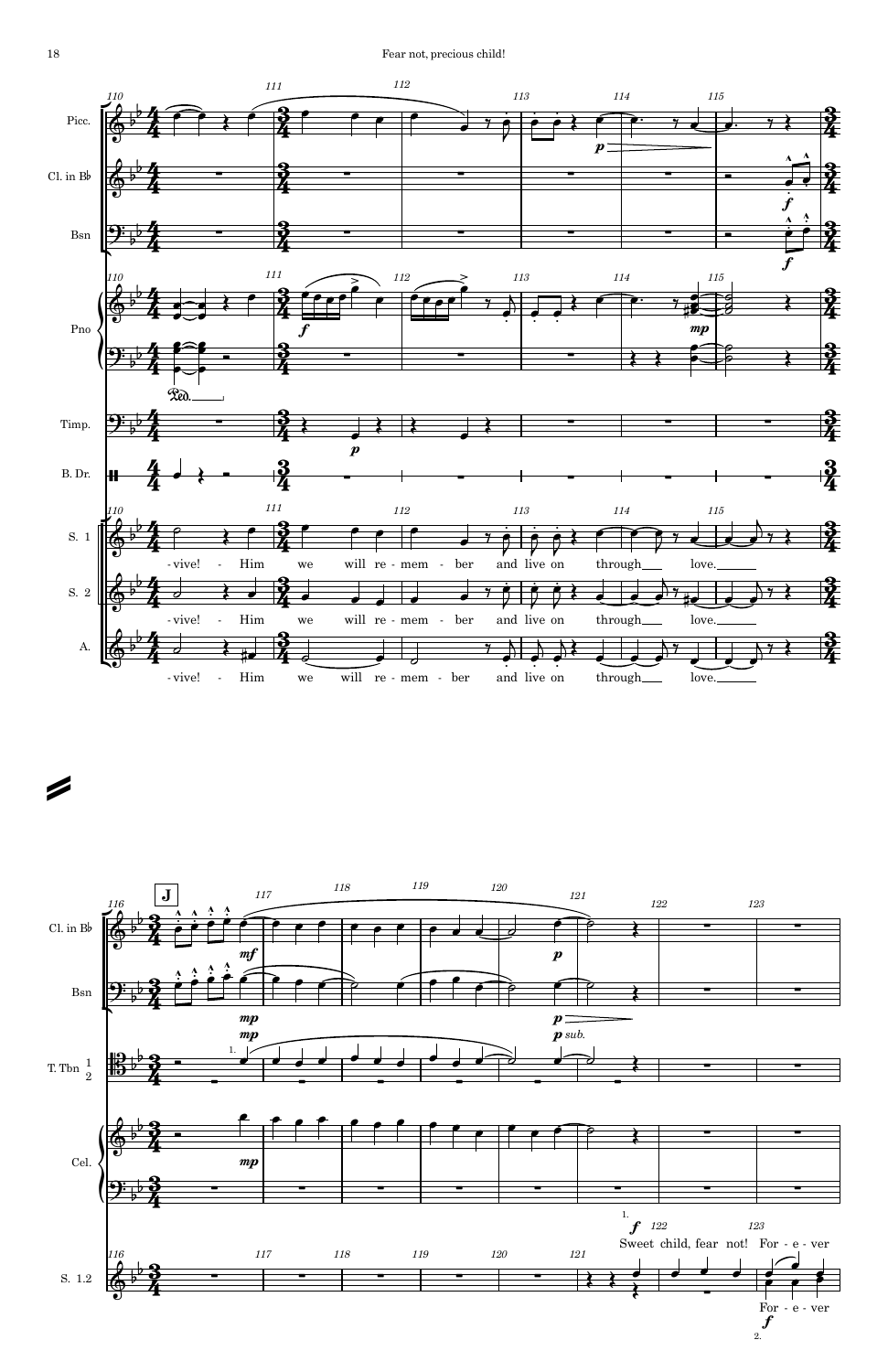![](_page_18_Figure_3.jpeg)

![](_page_18_Figure_1.jpeg)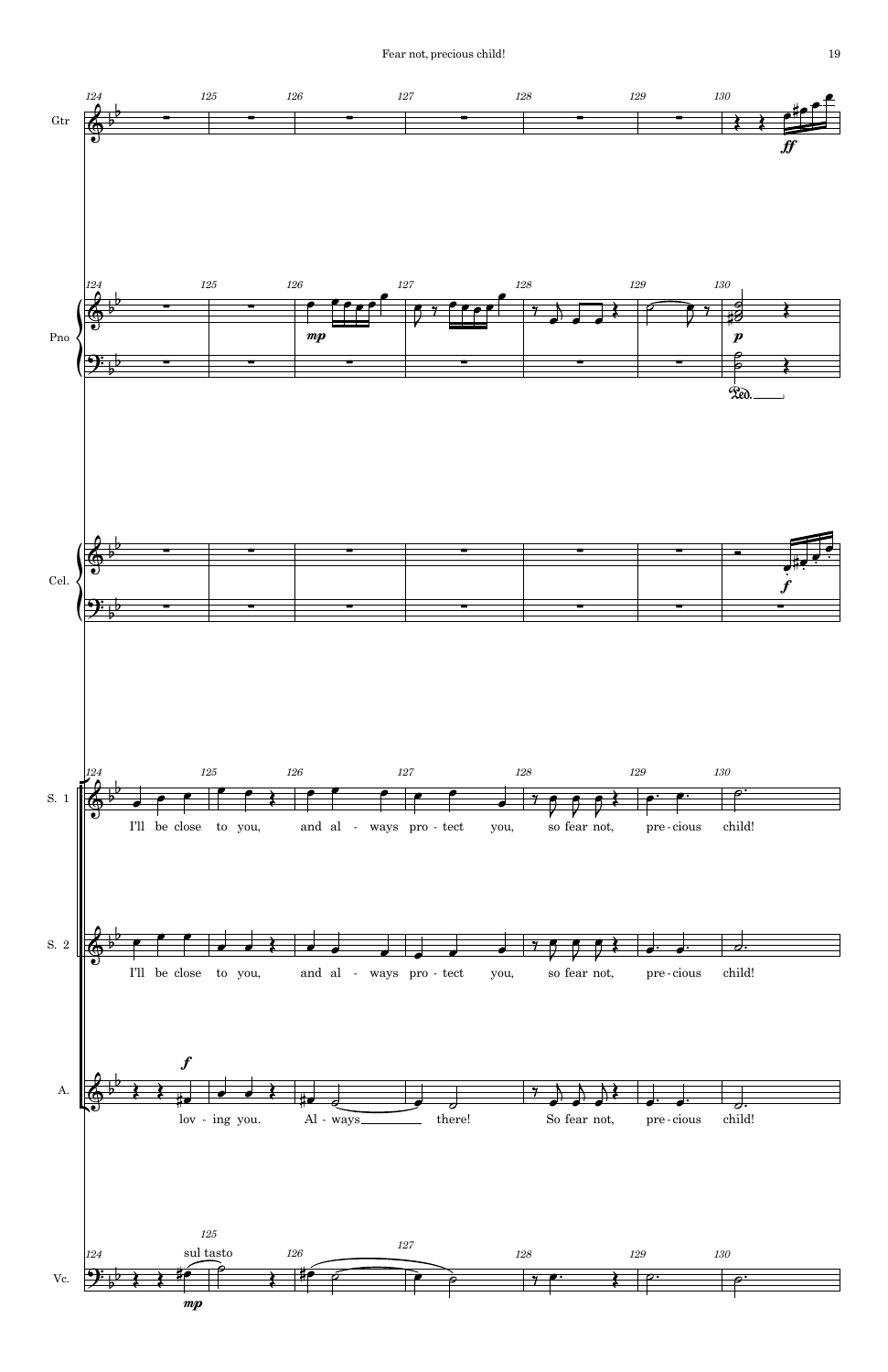![](_page_19_Figure_3.jpeg)

20 Fear not, precious child!

![](_page_19_Figure_1.jpeg)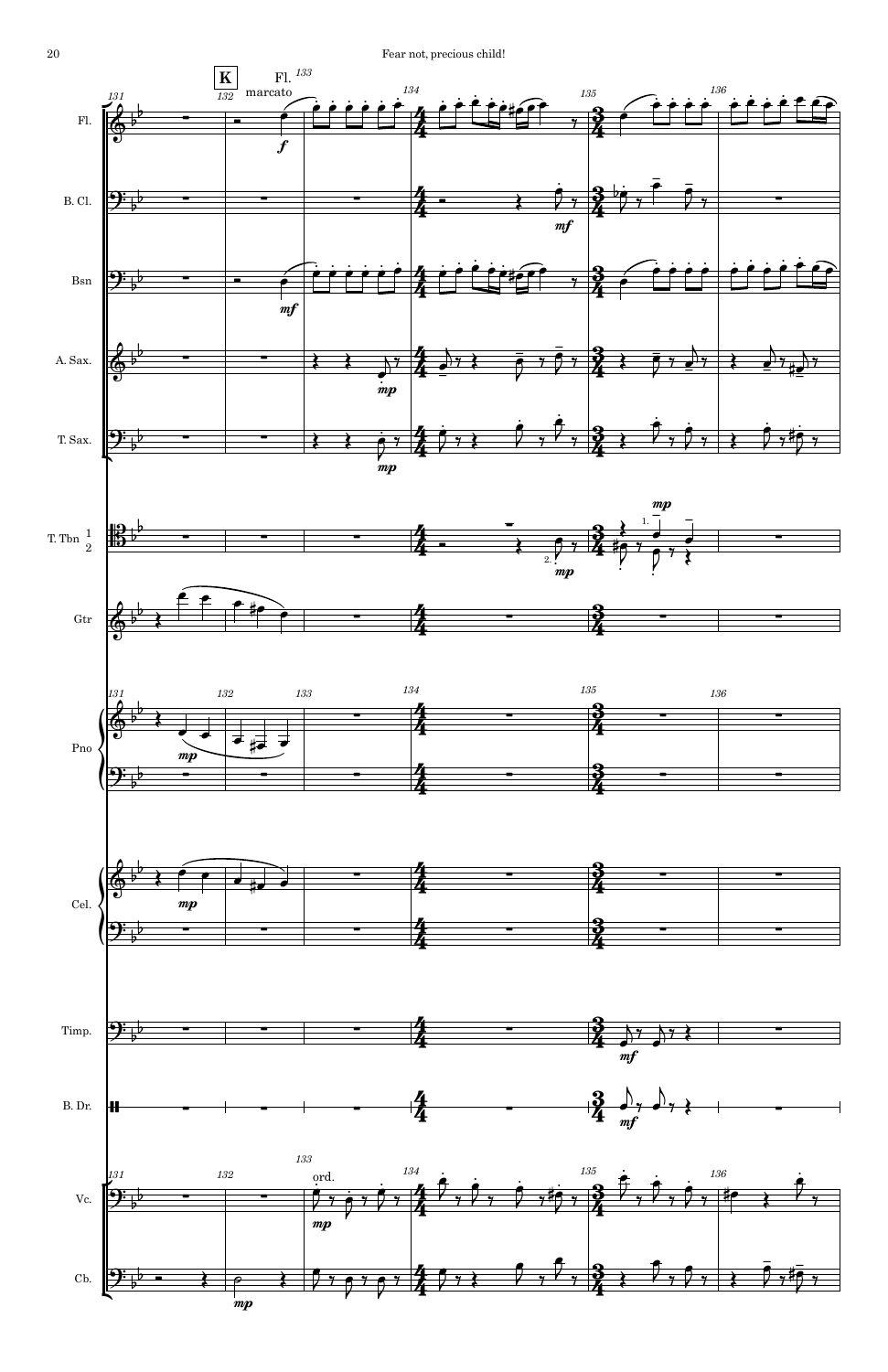![](_page_20_Figure_1.jpeg)

![](_page_20_Figure_3.jpeg)

![](_page_20_Figure_0.jpeg)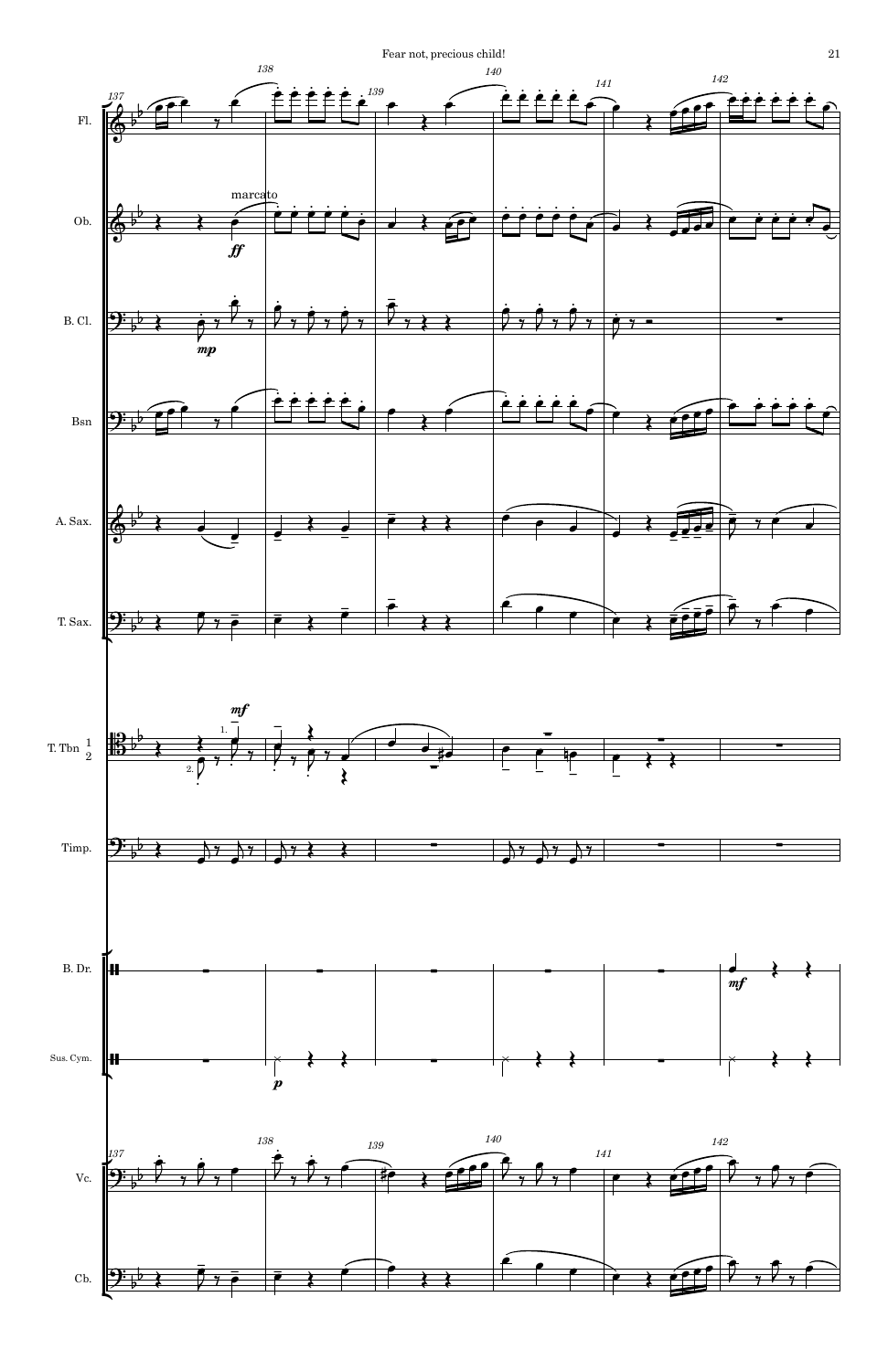![](_page_21_Figure_1.jpeg)

![](_page_21_Figure_3.jpeg)